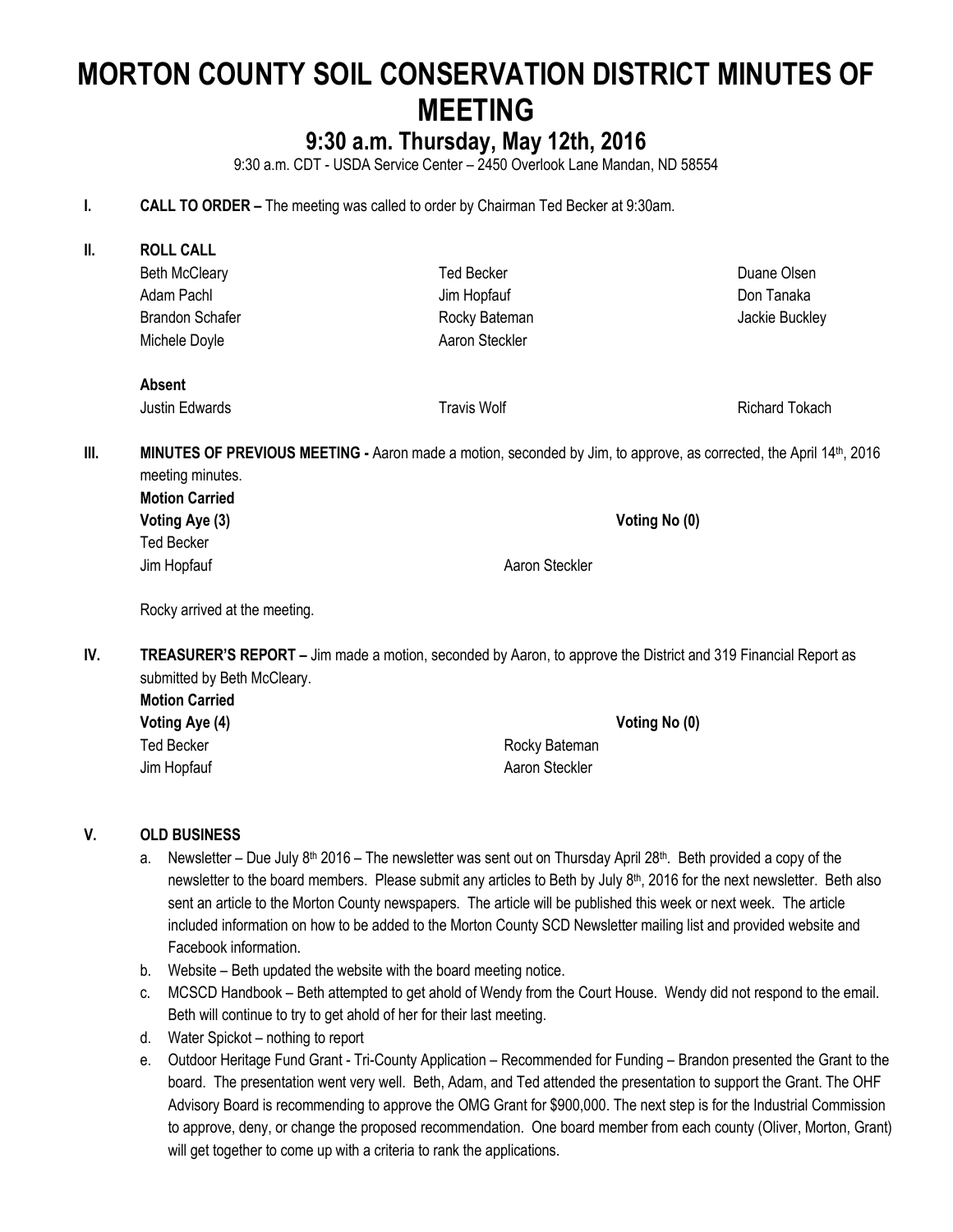f. Conservation Trees of ND Books – Report on Cost – Adam presented on the report on the price for the books. Adam reported that the most the books should cost is \$0.50 per book however Sheri Wick is trying to get grants to help districts with the cost.

Rocky made a motion, seconded by Aaron, for the District to purchase 200 Conservation Trees of ND Books. **Motion Carried**

| Voting Aye (4) | Voting No (0)  |
|----------------|----------------|
| Ted Becker     | Rocky Bateman  |
| Jim Hopfauf    | Aaron Steckler |

**VI. REVIEW WORK PLAN/CALENDAR –** Area IV Meeting is July 20th – Stutsman County will be hosting. Rocky brought up a possible resolution. Rocky proposed a resolution to exclude producers that practice conventional tillage methods from being nominated for the NDASCD Conservation Achievement Award.

Rocky made a motion, seconded by Aaron, to have Rocky prepare a resolution that would prevent a Soil Conservation District from nominating a producer who conventional tills.

| <b>Motion Carried</b> |  |
|-----------------------|--|
|                       |  |

| <b>Voting Aye (4</b> |  |
|----------------------|--|
| <b>Ied Becker</b>    |  |
| Jim Honfauf          |  |

**Voting Aye (4) Voting No (0)**

Rocky Bateman Iopfauf Aaron Steckler

## **VII. NEW BUSINESS**

- a. Tree Planting Policy Adam presented a proposed Tree Planting Policy. Some adjustments were presented. Adam will make the appropriate changes and bring it back up at the next board meeting.
- b. Old Fabric Machine Offer for Sale? Rocky made a motion, seconded by Jim, to ask other districts first if they would like to make an offer on the old red fabric machine then bring it up at the next board meeting. **Motion Carried**

| <b>MUNUT VALLEY</b> |                |
|---------------------|----------------|
| Voting Aye (4)      | Votin          |
| Ted Becker          | Rocky Batemar  |
| Jim Hopfauf         | Aaron Steckler |

**Voting Aye (4) Voting No (0)** Rocky Bateman

- c. Soil Health Webinar EPA Rocky's Recap Rocky came into the office on 04/28/2016 to present his soil health presentation to a Soil Health Webinar. There were many people from many different entities that were a part of the conference. Rocky stated it went very well and was well received.
- d. Summer Range Tour Theme- Plan Date The board recommended maybe getting Kevin Sedevick, Lance Gartner, or Kenny Miller to present to producers. Rocky suggested teaming up with the Grazing Land Coalition and putting on a tour with them.
- e. Winter Workshop Transition to Soil Health Workshop Multi-County Rocky suggested possibly doing a Multi-County Winter Workshop with Burleigh County and/or other counties if they are interested. The Morton County SCD board is behind the idea of pulling multiple counties to put on a Winter Workshop. Ted suggested making a committee. The Committee is made up of Rocky, Don, Shelly, and SCD Staff.

### **VIII. REPORT OF DISTRICT EMPLOYEES**

- a. District Technician
	- 1. Update on Trees and Fabric Adam got started plating trees on Wednesday May 4th. Adam accidentally mixed up 2 rows of trees on Mike Ferderer's planting. He wants them re-planted correctly. The trailer lowered itself and when Adam drove over the railroad tracks it bent the feet on the trailer. Adam contacted Travis and took it to Travis's to try to fix it. Ted suggested calling the insurance company to let them know what happened.
	- 2. Beth fixed the trailer lights and breaks on the gooseneck trailer.
	- 3. Fabric is expected to arrive at the end of May.
	- 4. Adam brought up building a new building for the District to save money and time on driving from the tree shed to the office.
- b. District Secretary